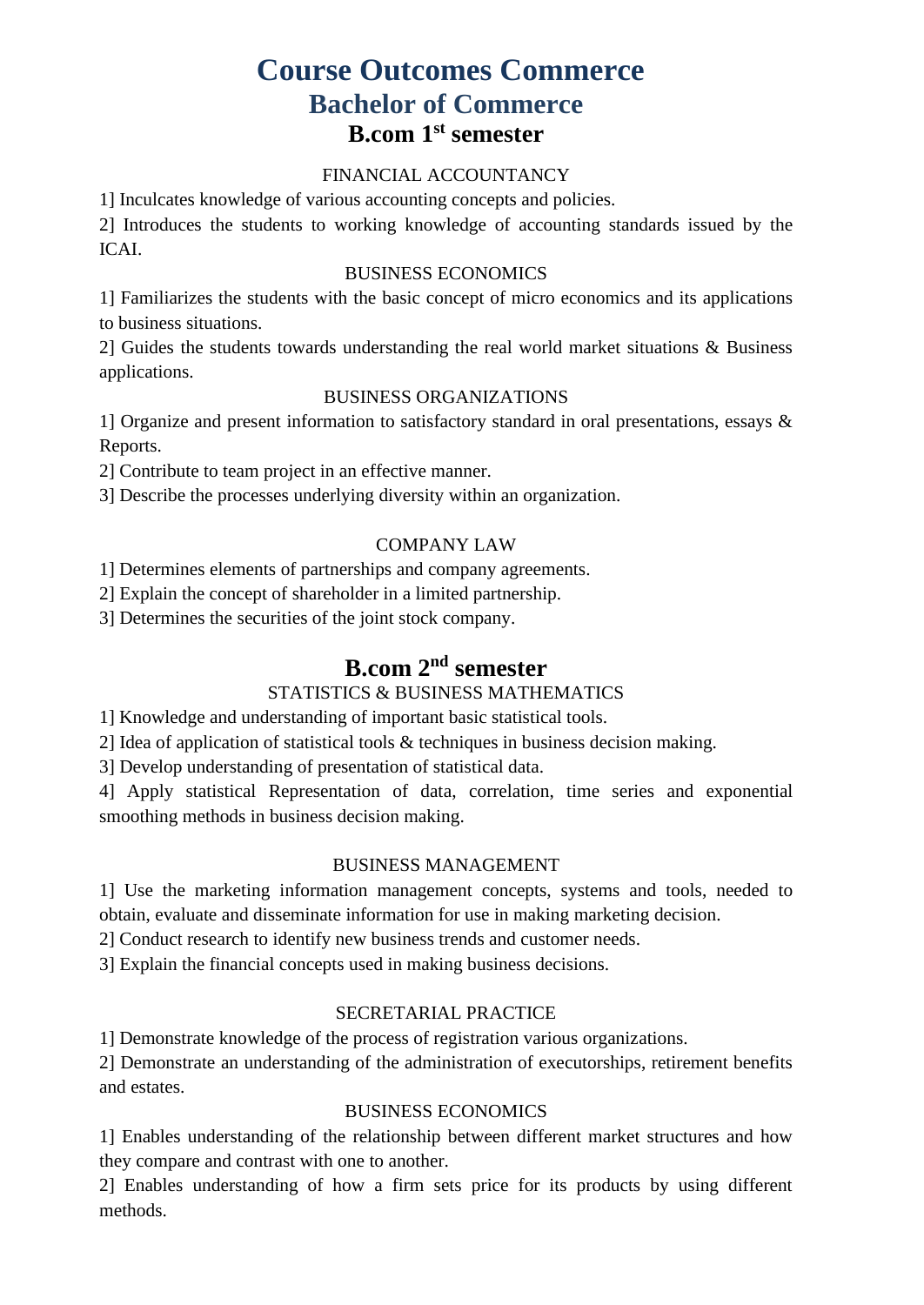# **B.com 3rd semester**

# FINANCIAL ACCOUNTING II

1] Understands the techniques of consignment, branch and accounting methods.

2] Acquaints learners with knowledge regarding accounting procedures related fire insurance claims and the process of claims.

### BUSINESS COMMUNICATION

1] Equips the students to learn the principles of effective communication so that they can communicate with confidence in the corporate world.

2] Imparts the techniques of group discussion, the guidelines of preparing for the interview along with the knowledge of drafting different formats of letters like inquiry, sale, marking, claim, adjustments, appointment and termination.

# BUSINESS LAW

1] Describe nature and sources of law.

2] Explain the basic elements of forming an enforceable contract, agreement, and lease.

3] Analyze ethics, values, morality and law and explain the need and means for promoting business social responsibility.

# MONETARY ECONOMICS

1] Understand the role of money, money demand & supply in the development of the economy.

2] Understand the role of central bank in any economy.

3] Describe the international framework for monetary policy.

4] Describe the role of money with interest rate & inflation.

# **B.com 4th semester**

# FINANCIAL ACCOUNTING III

1] Helps students in preparing final accounts in vertical form.

2] Provides knowledge about the procedure and provision of redemption of preference shares & debentures.

3] Inculcates knowledge about accounting methods, practices and techniques particularly pertaining to joint stock companies.

# INCOME TAX

1] Calculate the income tax payable of a taxpayer.

2] Explain and calculate the assessable income of taxpayer.

3] Explain and calculate the net GST payable

4] Explain & calculate provisional tax.

5] Describe the pay as you earn (pay) and self- assessment system

# MONETORY ECONOMICS

1] To undertake further study in the different areas of macroeconomics such as international finance, monetary economics, growth theory etc.

2] Understand the role of money, money demand & supply in the development of the economy.

3] Describe the role of money with interest rate & inflation.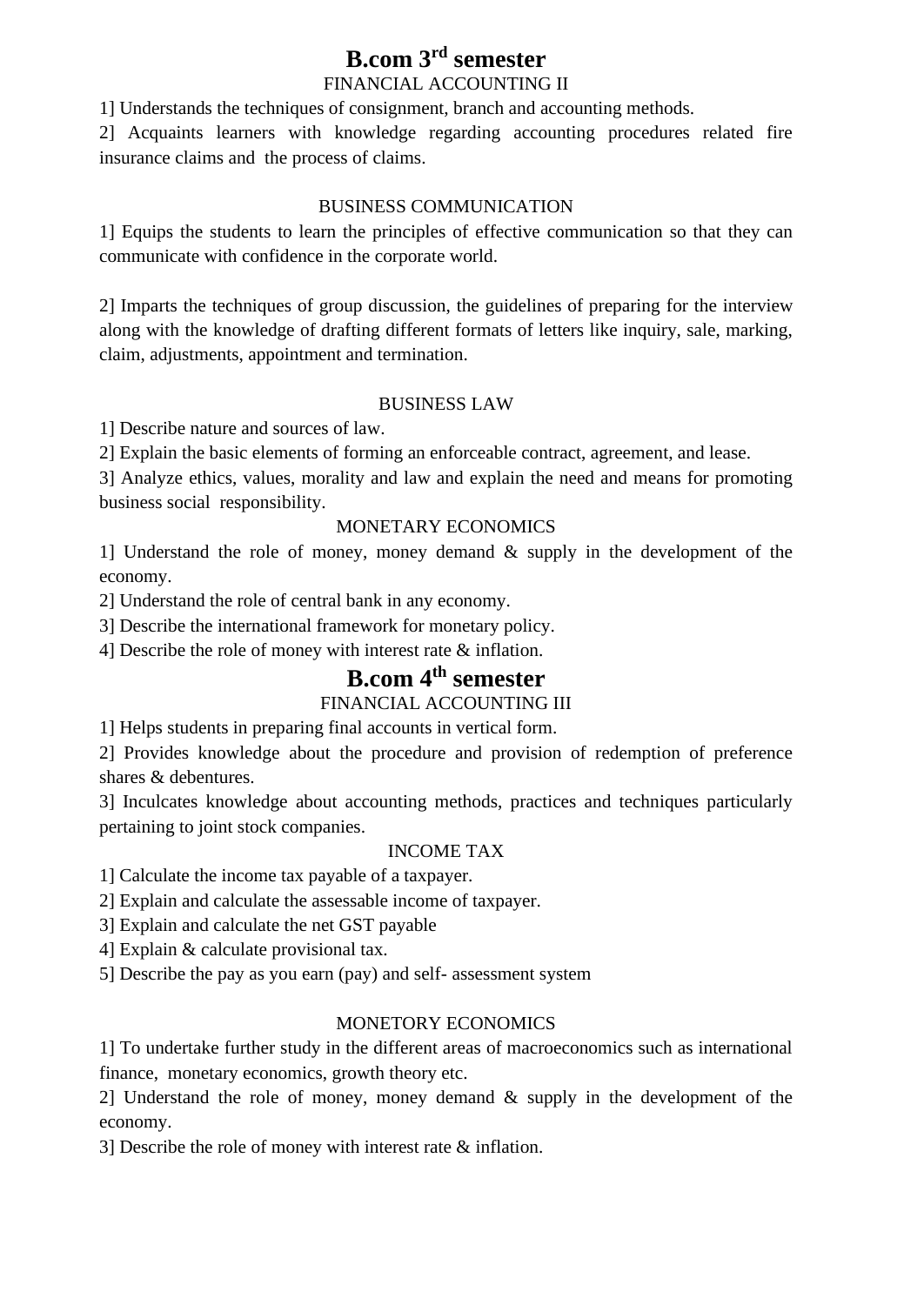### SKILL DEVELOPMENT

1] Understanding conception of skill development.

2] Be able to set goals and manage your own professional & personal development.

3] Assume responsibility for your learning & self-assessment.

4] Have a clear representation about structure of the course & its assessment.

# **B.com 5th semester**

# FINANCIAL ACCOUNTING IV

1] Creates awareness about the provisions in companies act with respect to underwriting of shares, debentures & buy- back of shares.

2] Identifies the financial transactions of banking & insurance company & studies systematic recording of books of accounts.

3] Imports conceptual knowledge of various accounting concepts, conventions & policies.

# COST ACCOUNTING

1] Impacts the knowledge of various costs on the basic of element behavior & functions.

2] Helps in ascertaining the cost of material & labours.

3] Creates understanding on the various techniques of costing like contract, process, standard & marginal.

# MANAGEMENT PROCESS

1] Creates understanding of what managers do and how they performs their jobs more effectively.

2] Enable knowledge about various functional areas of management such as production, human resource& finance.

3] Studies business decisions and risk analysis on account of changes taking place in the economic & technological environment.

# INDIAN ECONOMY

1] Provides through understanding of economic concepts and theories.

2] Analyze development in pre reforms & post reforms periods to give a proper perspective of the Indian economy.

3] Enables understanding of the relationship between different market structures and how they compare and contrast with one another.

# **B.com 6th semester**

# FINANCIAL ACCOUNTING

1] Imparts knowledge about accounting treatment of amalgamation of companies, foreign currency transactions.

2] Helps students in gaining practical knowledge of accountancy.

# MANAGEMENT ACCOUNTING

1] Enables understanding of function, advantages, limitations of management accounting.

2] Acquaints the students with basic techniques of analysis and interpretation of financial statements.

3] Creates awareness about use of companies finance by using credit management, dividend policy etc…

4] Helps the learners to know about dividend policy to companies and how working capital is calculated.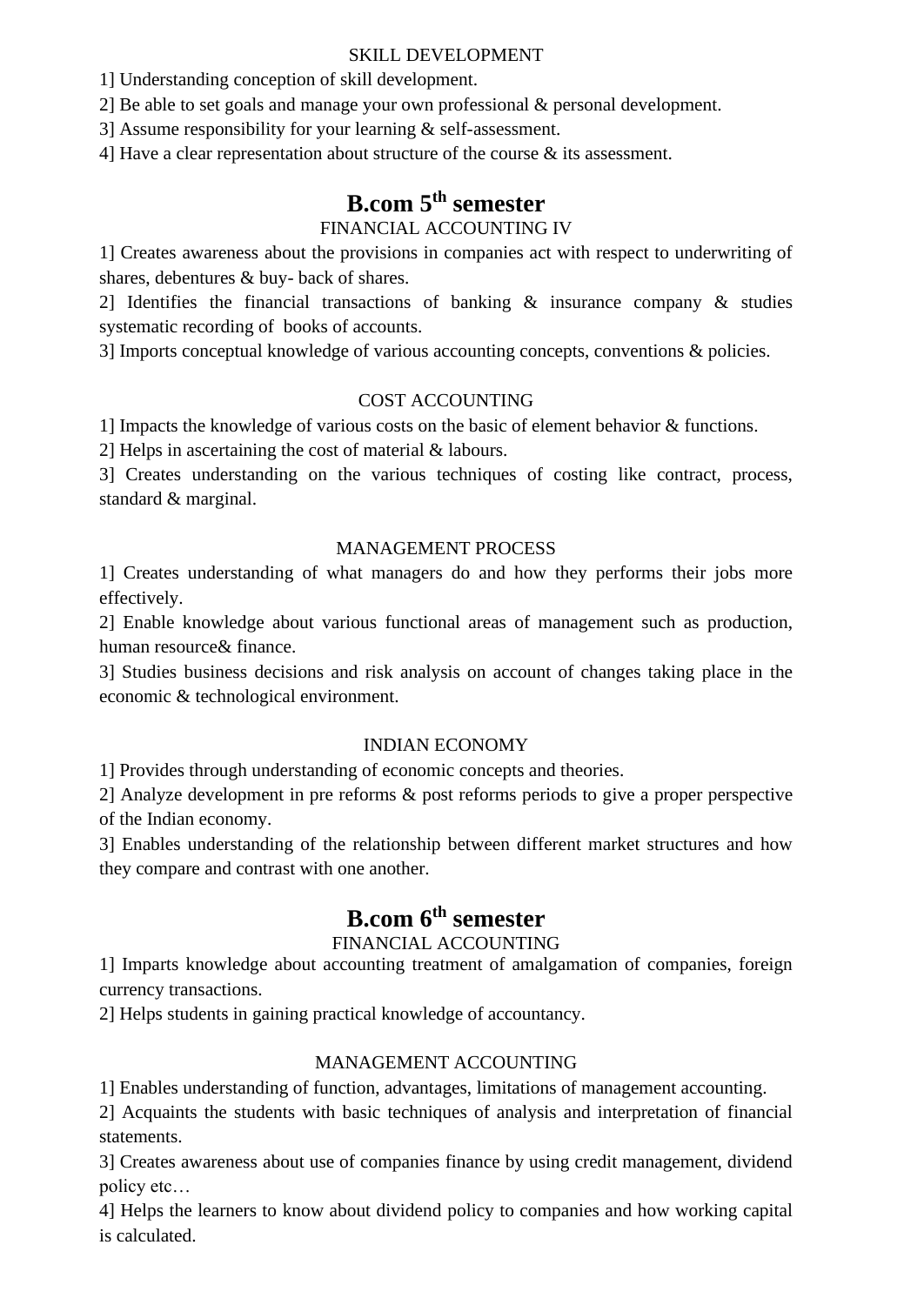# ADVANCED STATISTICS

1] Describe and explain asymptotic arguments in statistical inference and the logic of hypotheses testing.

- 2] Read & comprehend new advanced material
- 3] Apply mathematical techniques to do research & solve new problem.

4] Derive appropriate estimators and tests under a variety of statistical models.

### INDIAN ECONOMY

1] To understand the basic characteristics of economic development and growth of Indian economy.

2] To analyse new economic policies (privatization, liberalization, & globalization) in India

3] Understand the importance, cause & impact of population growth and its distribution, translate & relate them with economic development.

# **Master of Commerce M. COM SEMESTER I**

# **ADAVNACED FINANCIAL ACCOUNTING**

- 1. Compare and explain the Indian accounting standards, International accounting standards.
- 2. To calculate the Hire purchase accounting, fire insurance claim, and valuations of Good will and share.
- 3. Student identifies the specialties of accounts of cooperative organization.
- 4. Describe new trends in accounting, inflation accounting, Human Resources accounting, social accounting, lease financing.

# **INDIAN FINANCIAL SYSTEM**

- 1. Describe the characteristics of India Financial system.
- 2. Analyze and explain history of Indian capital markets, and mutual funds.

# **MANAGERIAL ECONOMICS**

1.Describe the role of public sector developmentin India.

- 2.Calculate the contribution of the agriculture sectorsin India.
- 3. Explain the basic principle of managerial economics.
- 4. Describe market structure and business cycles-inflation  $\&$  deflation.

#### **MARKETING MANAGEMENT**

1.Explain the implementation of basic marketing strategy.

2.Explain the concepts, tools & skill necessary in developing affective marketing strategy.

3.Demonstrate critical marketing decision making in product decision, promotion decision and vertical marketing implementation and systems with a case.

# **M. COM SEMESTER II RESEARCH METHODOLOGY**

1. Identify the areas of business research activities.

2. Implement most appropriate methodology for research studies.

3. Demonstrate the art of using different research methods and techniques.

4. Demonstrate with an example, the Research design selection, new research techniques and collection& processing data, Testing hypothesis.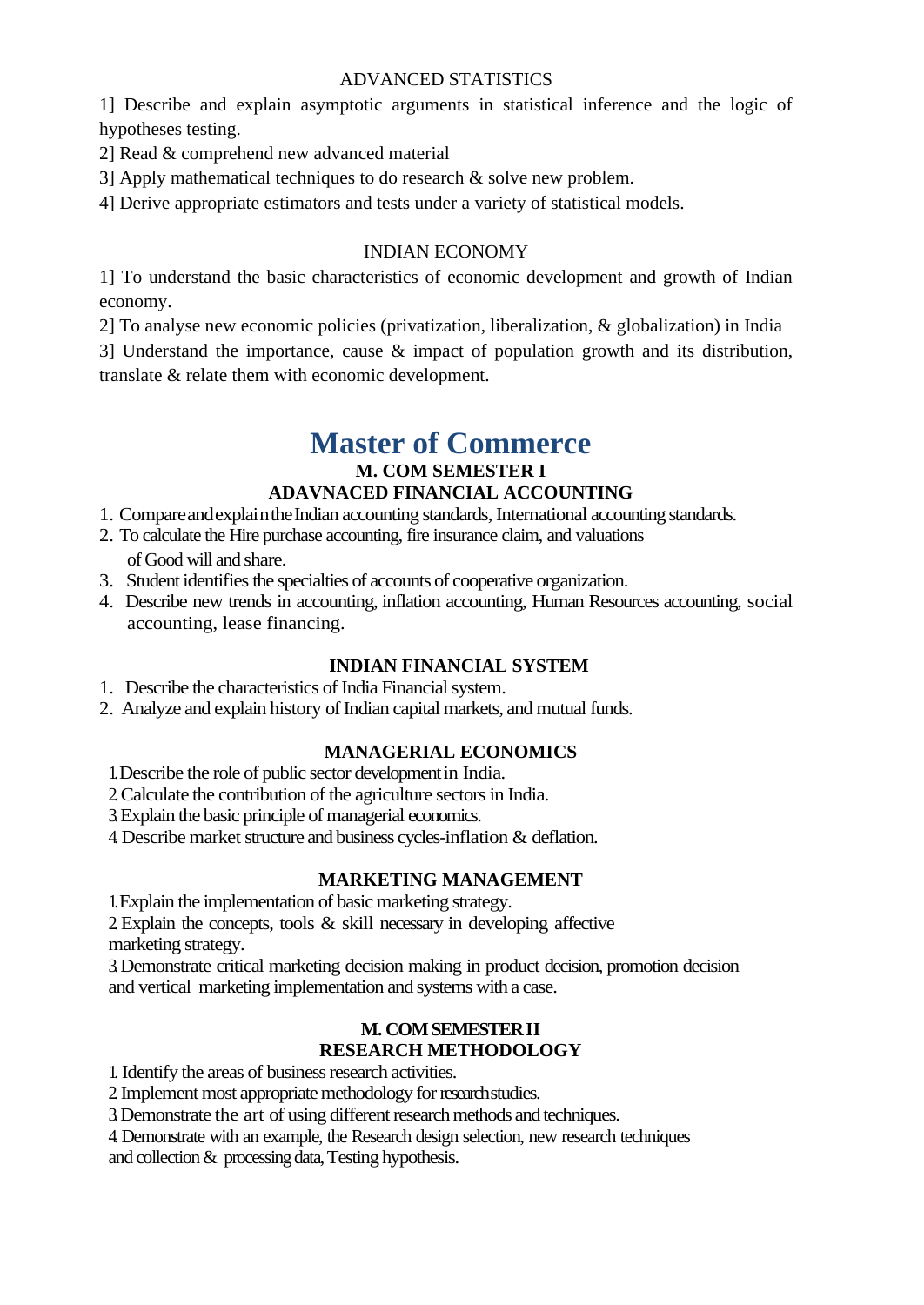### **ADVANCED COST ACCOUNTING**

*1.*Describe themeaning & importance of cost account.

*2.* Compare and describe different methods of coat account.

*3.* Calculate various role & types of cost audit

*4.* Describe the concept of cost control, costreduction, controlsystem&reporting.

# **CO-OPERATION & RURAL DEVELOPMENT**

*1.*Explain the role of co-operativemovement in social economic development.

*2.* Identify the co-operative societies and bank.

*3.* Describe rural developmentand rural entrepreneurship.

# **HUMAN RESOURCE MANAGEMENT**

*1.*To explain the student within-depth knowledge of HRM.

*2.* To demonstrate/describe different practice followed by HRmanager.

*3.* Explain the recruitment and selection process of HRM.

*4.* To explain promotion and transfers and also job evaluation & job design

# **M.COM. SEMESTER III ADVANCED MANAGEMENTACCOUNTING**

1. Describe the purpose and function of management accounting as tools of management accounting.

2. Explain the management accounting in business decision making.

*3.* To explain different analysis of cash flow analysis, find flow analysis.

# **TAX PROCEDURE & PRACTICE**

- 1. Describe direct and indirect taxes and their application to different business situations.
- 2. Explain basic terms and principles of service tax.
- 3. Explain the basic concept of VAT.

# **COMPUTER APPLICATION IN COMMERCE**

- 1. Draw the computer structure with a block diagram.
- 2. Demonstrate presentations containing animation& graphics using Microsoft.
- 3 Integrate Microsoft Office applications for use in business.
- 4. Explain E-Commerce, E-Business, multi-media electronics reading systems.

# **SERVICE SECTOR MANAGEMENT**

- 1. Explain nature, scope & trends of service sector management.
- 2. Explain the development of quality management in service sector, customerservice, Customer focused marketing.
- *3.* Describe Distribution, planningand managing service of delivery.

# **M.COM SEMISTER I V**

# **STASTISTICAL TECHNIQUES**

- *1.* Explain the application of basic statistical tools.
- 2. Explain primary & secondary data, methods, & it's sources.
- 3 Demonstrate presentation of statistical data.

# **INTERNATIONAL BUSINESS ENVIRONMENT**

- *1.* Explain the advantage of international business.
- *2.* Explain the theoretical framework of business environment.
- *3.* Describe the Demographic environment, political and legal environment business and social cultural environment.
- *4.* Explain the international economic co-operation and agreements, regional economic integration and international trade & investment theories.